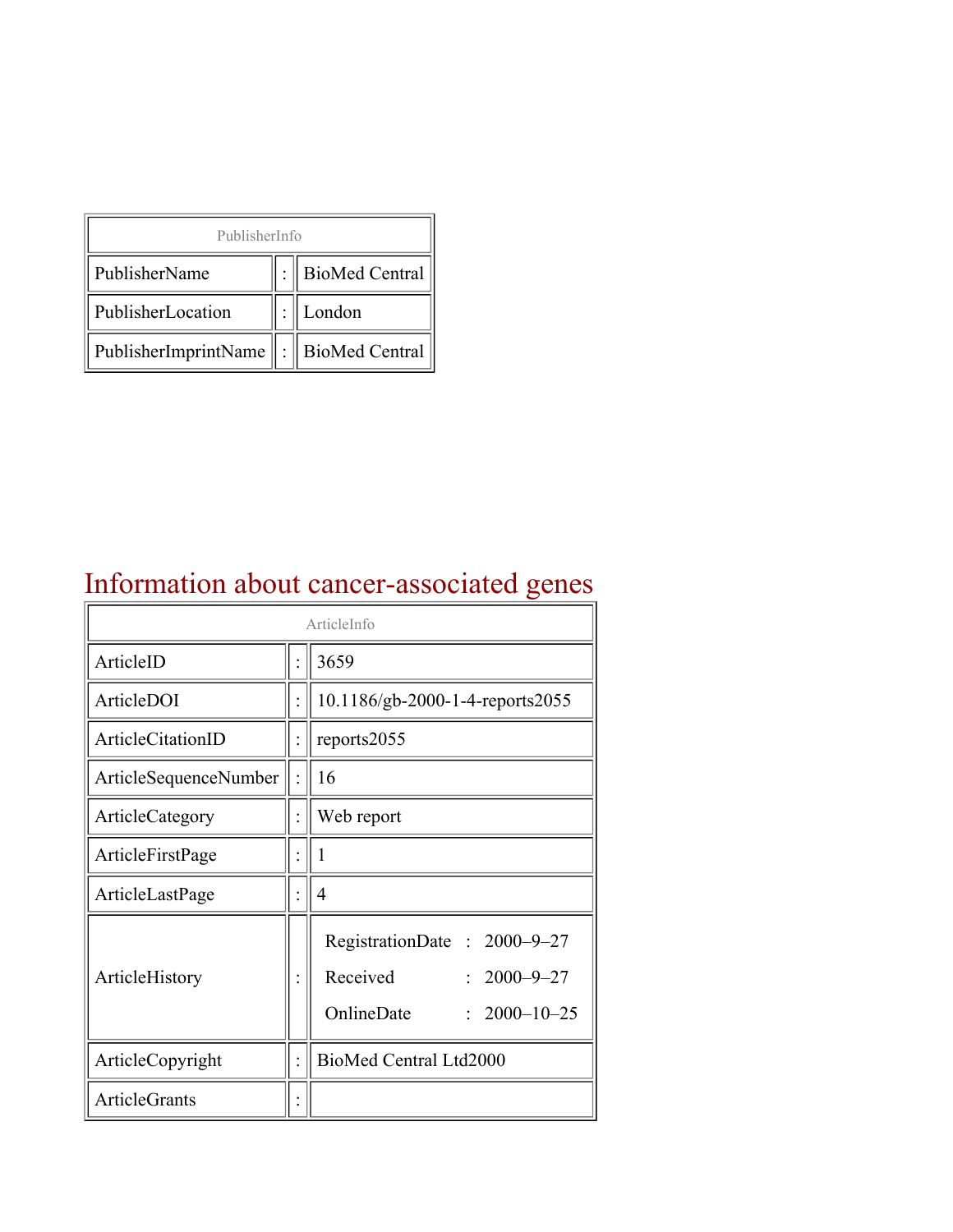#### Igor E Brodsky

#### Abstract

The tumor gene database is a searchable database of information on over 300 known tumor genes. The information is broken down into 'fact' headings for each gene.

## Content

The tumor gene database is a searchable database of information on over 300 known tumor genes. The information is broken down into 'fact' headings for each gene. Under each fact heading is a list of pertinent facts with a link to the original source used to obtain the fact. For the vast majority of these facts, the link is to a paper in the literature. For example, a search for p53 yields 'transcription factor' under the fact heading 'biochemical type' and 'alters bax expression in oral keratinocyte cell lines' under the fact heading 'function' as well as many more pages of fact headings and links.

## Navigation

There are three types of searches available: a search by gene or locus name; a search by fact heading; and a unified search which incorporates aspects of both searches. No Boolean searches are yet available, which can make refining a search somewhat difficult. Nonetheless, the searching is straightforward and yields a wealth of information about the genes available in the database. There is also a clickable piechart in the upper right hand corner of the website homepage that lists several common types of cancers. But clicking on the individual pieces of the pie, which represent the types of cancer, does not provide specific information. This would be an addition to the site that would certainly enhance it.

## Reporter's comments

## Timeliness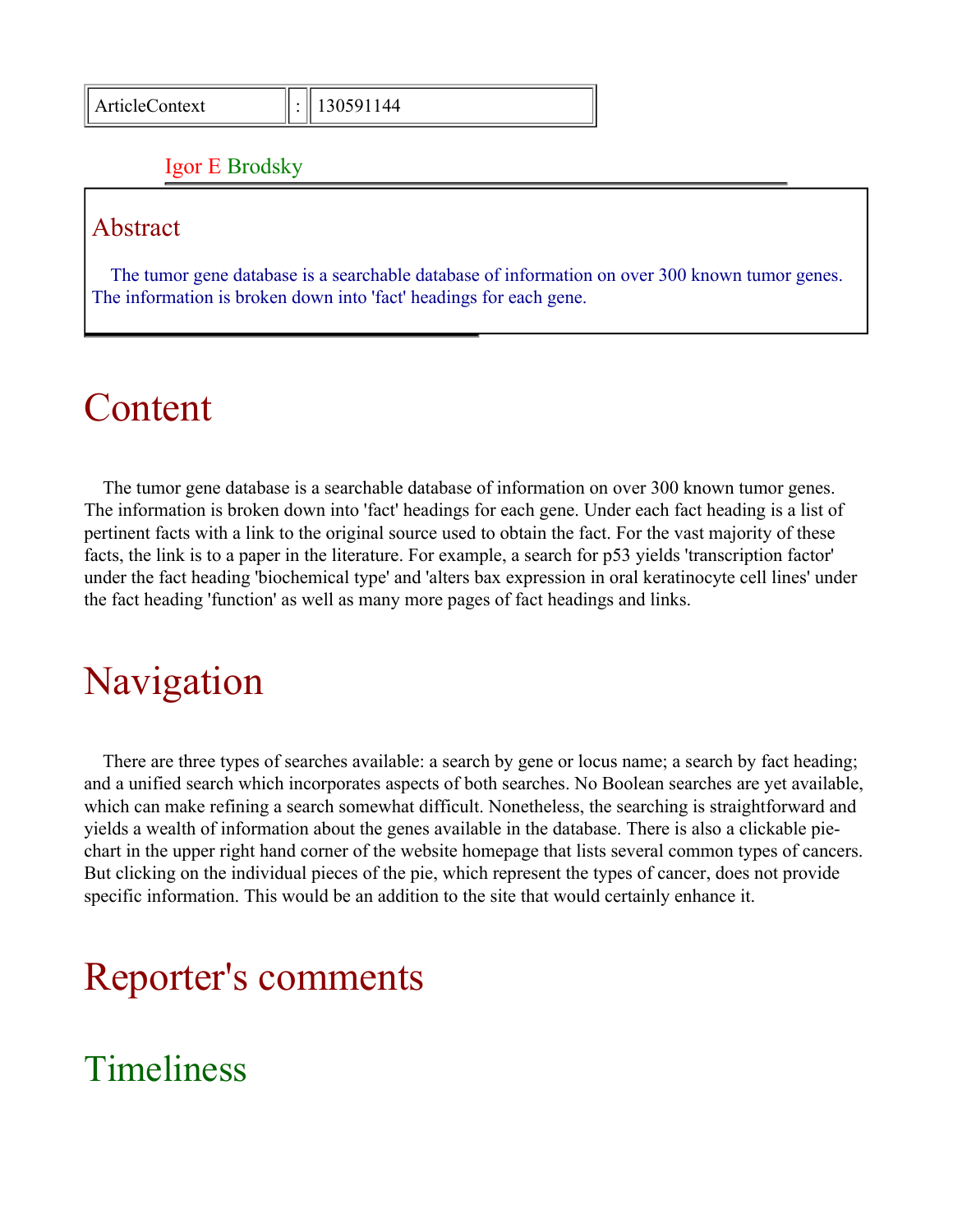The site seems to be very much a work in progress, which is not surprising given the amount of data available about tumor genes. It is unclear how often the site is updated, either with additions to the list of genes or with new information pertaining to the genes. Many of the links to the literature are to older papers (pre-1996), which may indicate that updates are not frequent.

#### Best feature

This is a very useful site with a lot of information on most of the major genes involved in cancer. Clearly the collection of all of this information in a single searchable index is incredibly useful. Also, searching the gene names with nothing returns the entire list of genes available in the database. Each of the listed genes has a link to the full collection of facts with which it is associated. However, the degree of information coverage is not uniform and varies from gene to gene. For example p53 contains at least 20 separate facts under each of the headings 'clinical', 'function', and 'frequency, tumors' as well as numerous other facts. In contrast, there is not even a 'clinical' fact heading under Src. This may reflect the available information, or indicate that the database is still very rudimentary.

#### Worst feature

The biggest problem I had with the site is that it often feels like an information dump. There is no further organization beyond that already described, and often it feels as though you are looking at a list of facts. I would have found it very helpful if perhaps each tumor gene were more clearly placed in a particular context with regard to tumor etiology, related genes, and interacting genes in a particular pathway.

### Wish list

A wonderful addition to this site would be a table or index for each gene indicating other (tumor) genes with which it interacts and the way that this interaction contributes to tumor formation.

### Related websites

A nice feature of this web site is that each of the genes in the database also has a link to the relevant entry in the [GeneCards: human genes, maps, proteins and diseases](http://bioinformatics.weizmann.ac.il/cards/) website (see related report - *[Genome](http://genomebiology.com/2000/1/3/reports/2049/) Biology* **1**[\(3\):reports2049\)](http://genomebiology.com/2000/1/3/reports/2049/)